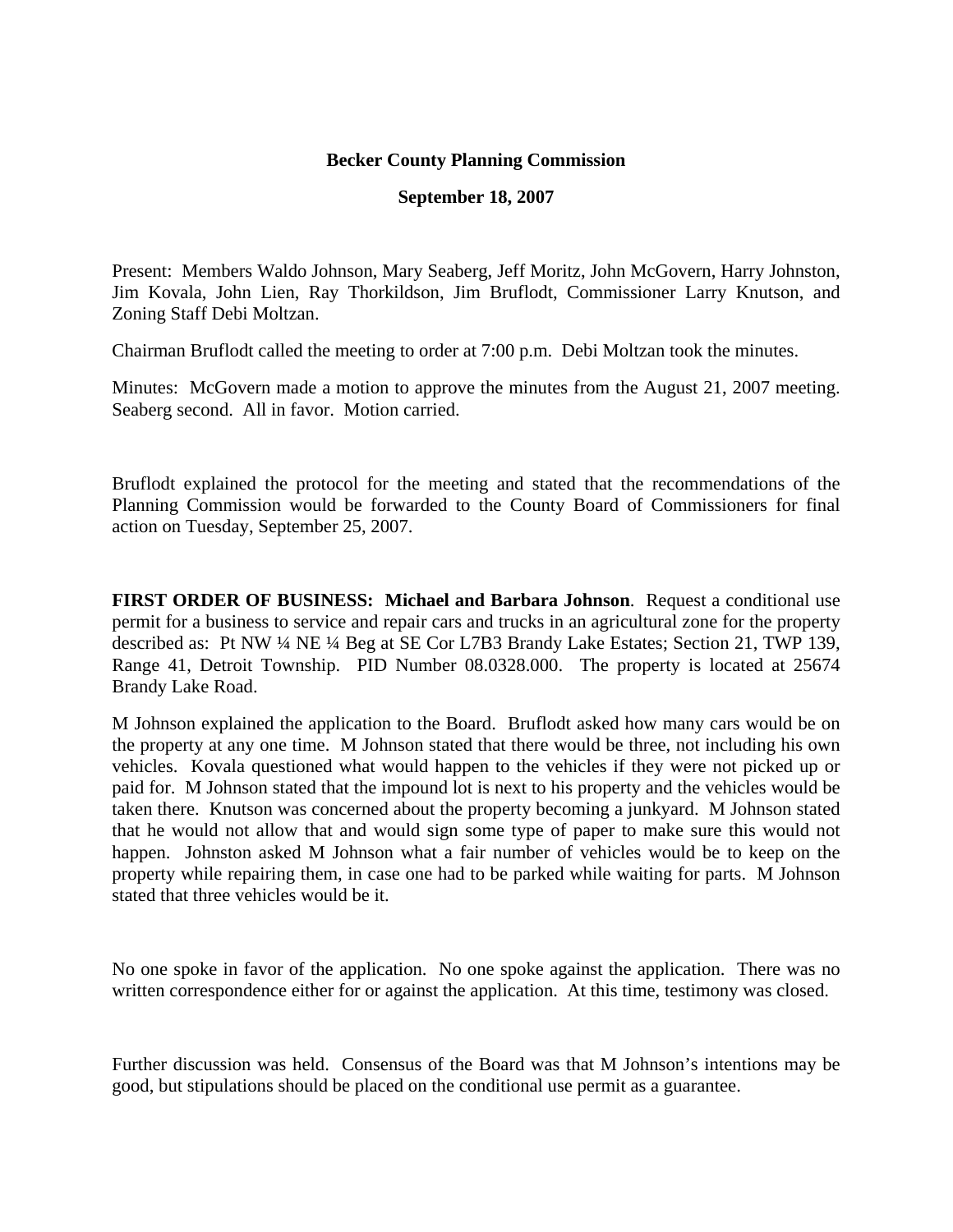**Motion:** Kovala made a motion to approve a conditional use permit to allow service and repair of cars and trucks in an agricultural zone based on the fact that the use would not be detrimental to the surrounding area with the stipulation that there cannot be more than three vehicles on the property over the amount of vehicles that the property owner personally owns. McGovern second. All in favor. Motion carried.

**SECOND ORDER OF BUSINESS: Steve Halstensgaard.** Request a conditional use permit for a second dwelling on the property, the second dwelling is being requested as a home for caretaking of elderly parents. The property is described as: A Tr 365 Ft E & W by 287 Ft N & S lying 1312.7 Ft N of SW; Section 13, TWP 139, Range 40, Erie Township. PID Number 10.0254.000. The property is located at 19295 Co Hwy 29.

Halstensgaard explained the application to the Board. Halstensgaard currently lives in Otter Tail County and his parents live next door to him. Halstensgaard is going through a divorce and as a result of the divorce is moving to this property in Becker County. As part of the divorce, Halstensgaard's parents are not to live next door to the ex-wife in Otter Tail County. Halstensgaard would like to place a doublewide mobile home on this property to keep the parents close to him to keep an eye on them, but give them their independence. Knutson questioned if the structure were to be constructed or moved onto the property. Halstensgaard stated that the structure would be moved onto the property. Kovala questioned what would be done with the home after the parents are no longer able to live there. Halstensgaard stated that the mobile home would be sold and moved off the property. McGovern questioned if the septic system was large enough to accommodate the mobile home. Halstensgaard stated that if the septic system was not large enough, either a new one would be constructed or the existing one enlarged.

No one spoke in favor of the application. No one spoke against the application. Written correspondence was received from the Becker County Highway Department stating that if another approach was needed, there would have to be a 500 ft separation between approaches. At this time, testimony was closed.

Further discussion was held. Knutson questioned if another approach was needed. Halstensgaard stated that there were two existing approaches that would be utilized. Moritz questioned what would happen to the mobile home when the parents are no longer living there. Halstensgaard stated that the mobile home would be removed probably within six months of them no longer living there. Johnston felt that they should be given 12 months to remove the mobile home.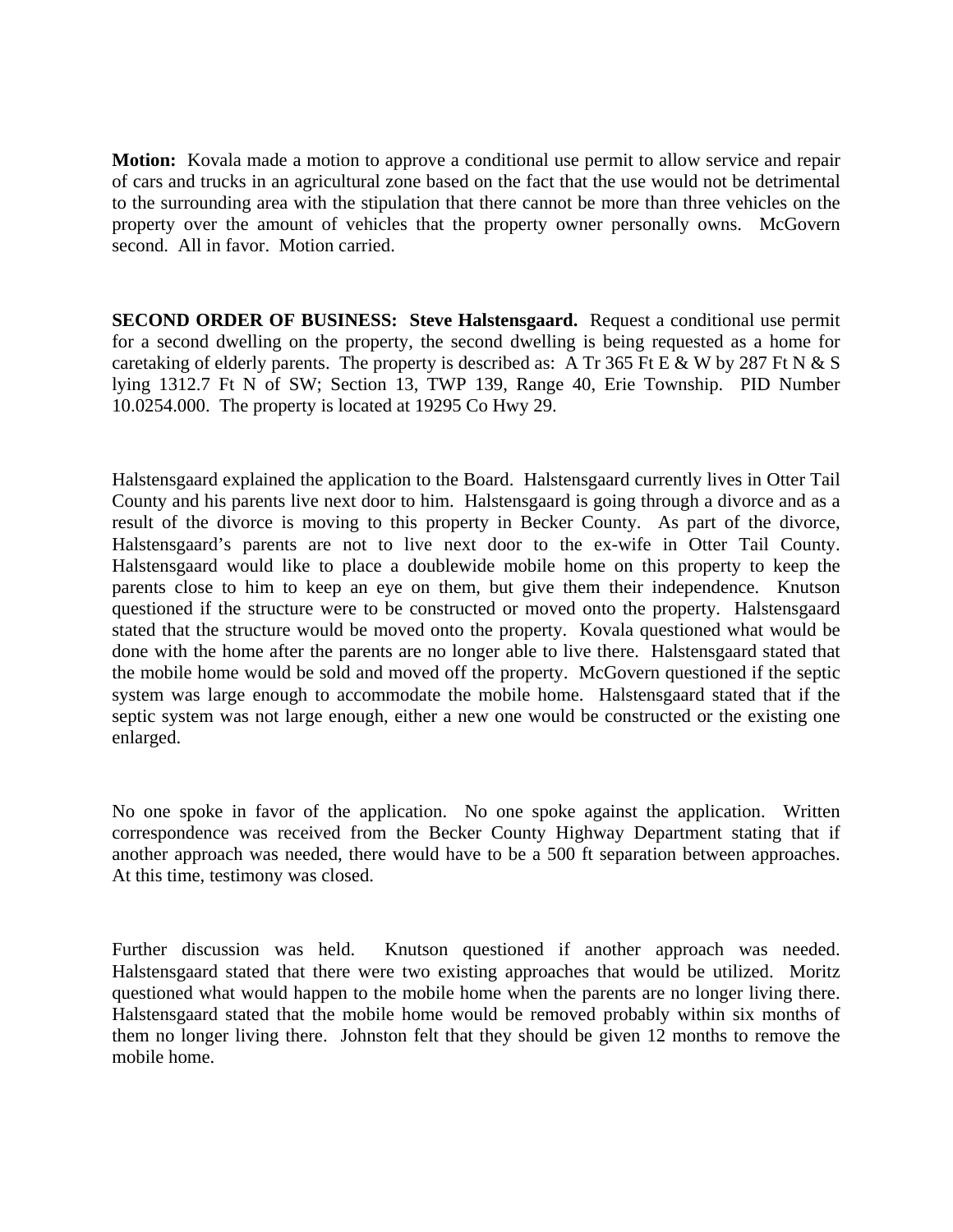**Motion:** Johnston made a motion to approve a second dwelling on the property, for the care of elderly parents, based on the fact that the use would not be detrimental to the surrounding area with the stipulation that the house be removed within twelve (12) months of neither parent living in the mobile home. Moritz second. All in favor. Motion carried.

**THIRD ORDER OF BUSINESS: Keith Danks.** Request a change of zone from agricultural to residential and approval of a preliminary plat consisting of four lots with a conservation easement for the property described as: Pt Govt Lot 9, Section 5, TWP 142, Range 38, Round Lake Township. PID Number 25.0169.000. The property is located on Elbow Lake Road, Elbow Lake.

Scott Walz explained the application to the Board. Walz gave a short history of the projects. The original plan was presented to the Technical Review Panel in March. The Panel thought there were more wetlands than depicted on the plan and wanted to have the wetlands delineated. When spring arrived, the wetlands were delineated as Type 1 wetlands and the plan was changed to four lots and resubmitted to the Panel. Neither Walz nor Danks was present at the Panel meeting. In July, Danks received a letter stated that the land was not suitable for lot/block development. Walz went to the County Board for direction on how to develop the property because a MURD was not conducive to the area. The County Board stated that they must continue with the process. Walz stated that he drew up the plan for a lot/block subdivision with a conservation easement on the wetlands. Walz stated that the wetlands are double protected because of the conservation easement and the Wetland Conservation Act.

Knutson questioned Walz as to what exactly was being asked for in the request. Walz stated that they wanted a lot/block subdivision for four lots, with a conservation easement with boardwalks for the access to the lake over the wetlands. Moritz asked how wide the boardwalk would be. Danks stated that the boardwalks would be approximately 6 to 8 ft wide and used for foot traffic only, but could be narrower. Moritz questioned where the docks and lifts would be stored during the winter. Danks felt that the docks and lifts could be left on the shore in the fall; there is a ridge along the shoreline. Moritz questioned the mooring area. Danks stated that there would be four lots with four individual accesses, not one access to the lake. Kovala stated that, after walking the property, he did not feel the wetlands are the same as what is drawn on the plan. Walz stated that the wetlands drawn on the preliminary plat meet the criteria of wetlands. Lien stated that he did not agree with the delineation, but felt that a conservation easement is needed approximately 50 feet back from the lake, allowing for a boardwalk and allowing for the docks and lifts to be stored on the easement during the winter months. Johnston stated that he walked the property and could not see why the Tech Panel took the stand that they took. Thorkildson questioned what would be done with the property on the East side of the road. Danks stated that currently he did not have any plans for the East side of the road.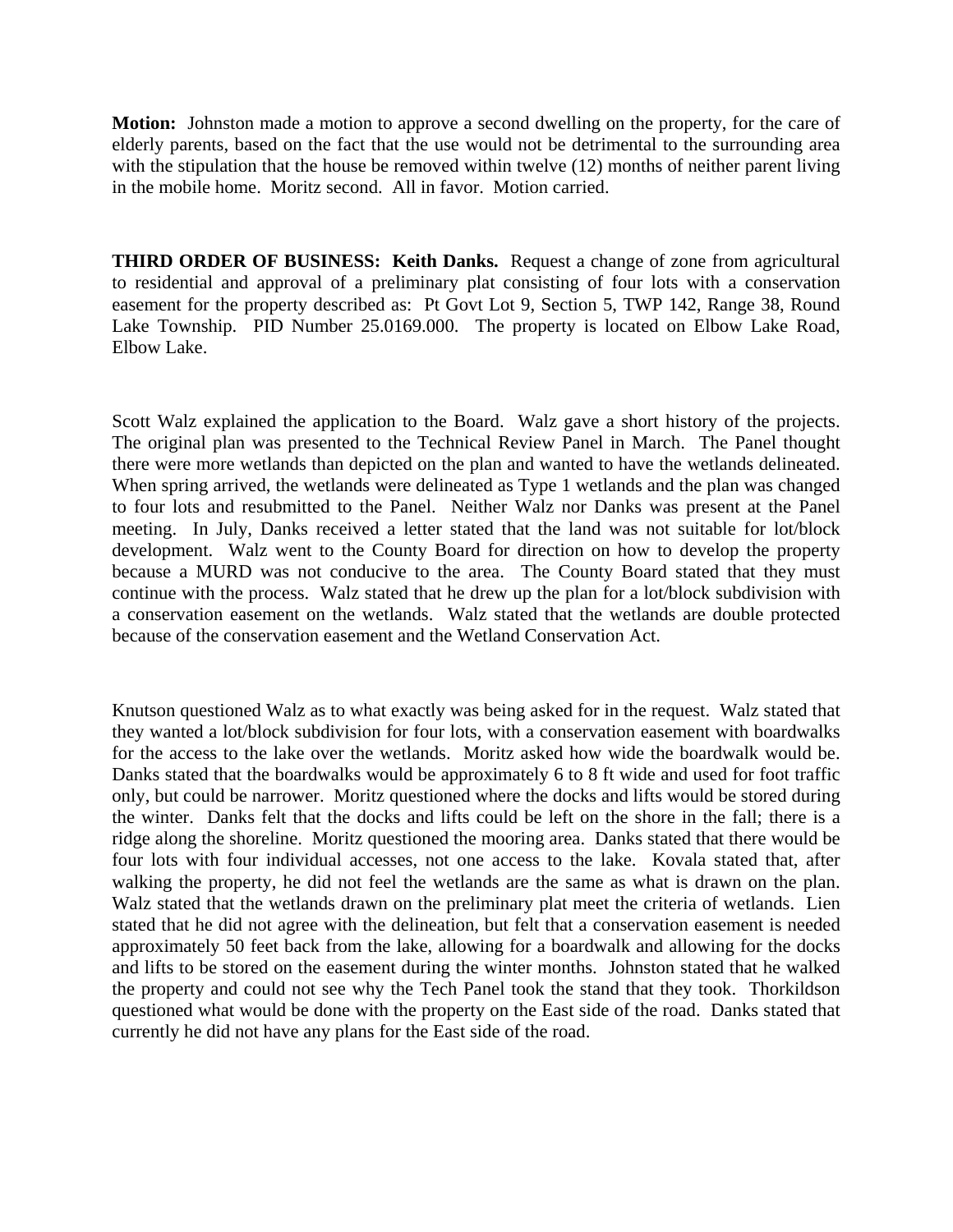No one spoke in favor of the application. Speaking in opposition to the application was Kathy Warren, White Earth Reservation. Warren felt the application should be denied or postponed. This property is located within a historical area and needs to be looked at by the archeological department, primarily Tom McCauley, who is currently on vacation. Warren also questioned how the lake bottom could be interpreted as hard bottom with the types of vegetation growing there. Warren stated that this area has significant cultural concerns and those concerns need to be addressed prior to any final approval or construction begins. Written correspondence in opposition to the application was received from COLA. At this time, testimony was closed.

Further discussion was held. Lien stated that the 50 ft conservation easement along the shoreline would help preserve the lake. Knutson stated that preliminary approval is not the final approval and if something major came up concerning the plat, final approval would not be given. Johnston questioned if the Tech Panel visited the property. Lien did not agree with the terminology of "unsuitable" for this property. Bruflodt agreed, stating that on the 25 to 30 ft closest to the lake was spongy. Johnston stated that when he first saw the paper copy of the preliminary plat, he was concerned about the amount of wetlands, but after viewing the property he found that this is not the typical wetlands full of water, this area was dry and navigable.

Discussion was held regarding tabling the application, if the Planning Commission could do so or if the applicant would need to. Some of the Board Members felt that they needed more information from the Tech Panel as to what they saw and why they responded the way they did and felt that the developer should contact the White Earth Department concerning the cultural concerns.

Danks stated that he would like to move along with the project since he has two lots spoken for, and if something were to be found, he would shut the project down. Moritz felt that the Tribal Office needs to be able to respond to the application. Lien felt that the historical sites are sensitive and should be found out before beginning a project. Lien felt that because of the differences from the Tech Panel and the proposal, the application should be tabled.

**Motion:** Lien made a motion to table the application until the October meeting to allow the developer to meet with the Tribal Office concerning the possible historical sites on the property. Kovala second. Voting in favor of the motion Thorkildson, Moritz, McGovern, and Lien. Voting against the motion were Kovala, Johnston, Knutson, Seaberg, and Johnson. Motion failed.

Seaberg made a motion to approve the change of zone from agricultural to residential and approve the preliminary plat for four lots based on the fact that it meets the criteria of the Zoning Ordinance and Subdivision Ordinance with the stipulation that there be a 50 ft wide conservation easement running parallel to the shoreline, allowing for docks and lifts to be stored on the conservation easement, allowing a 8 to 10 ft wide boardwalk over the wetlands for each lot and